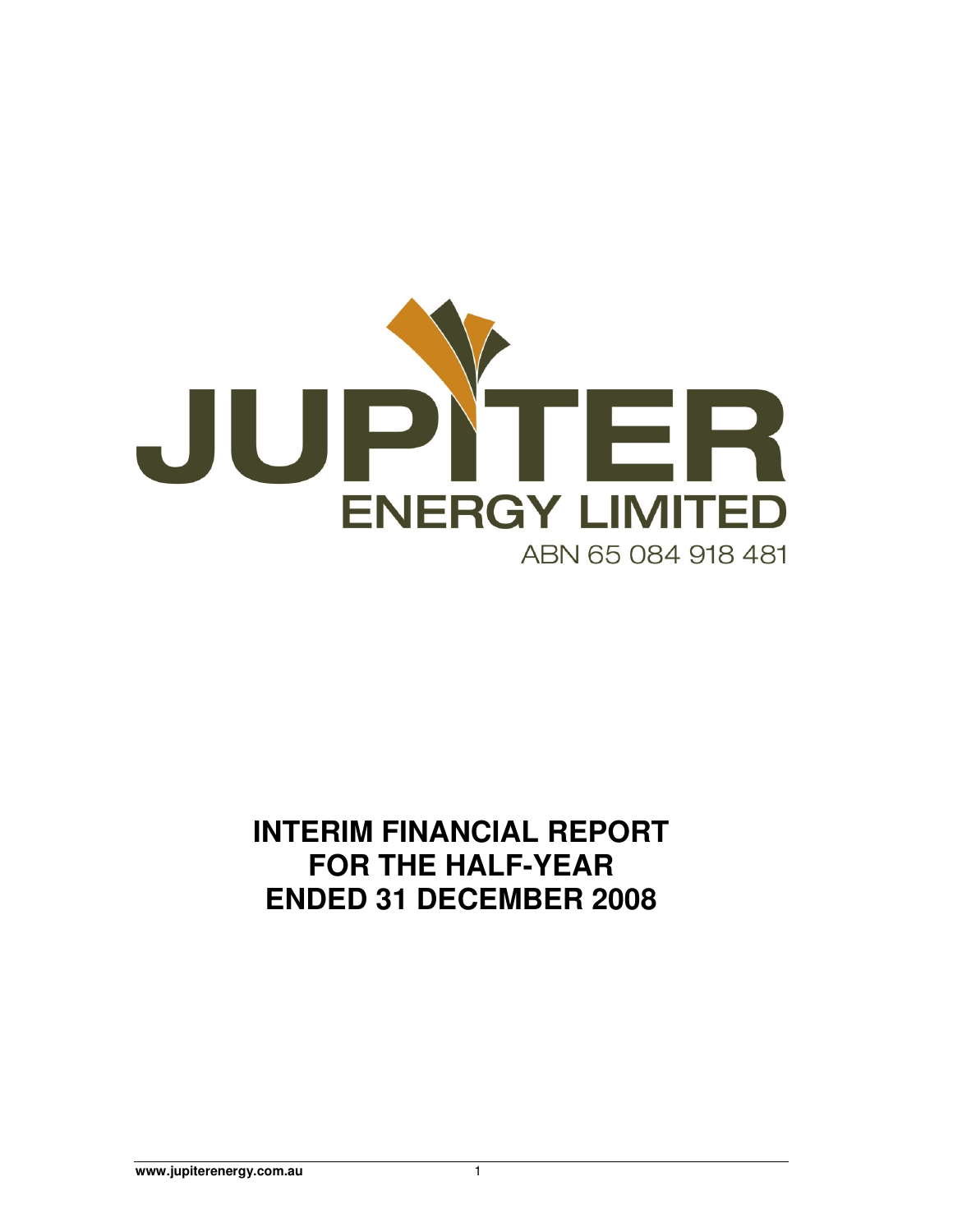#### **CORPORATE DIRECTORY**

#### **Directors and Officers**

Geoff Gander **Executive Chairman** 

Andrew Childs **Non-Executive Director** 

Erkin Svanbayev **Non-Executive Director** 

Scott Mison **Company Secretary / Chief Financial Officer** 

#### **Principal and Registered Office**

Unit 9, 38 Colin Street PO Box 1282 West Perth West Perth Western Australia 6005

Telephone +61 8 9322 8222 Facsimile +61 8 9322 8244 Email info@jupiterenergy.com.au Website www.jupiterenergy.com.au

# **Auditors**

RSM Bird Cameron Partners 8 St George's Terrace Perth Western Australia 6000

Telephone +61 8 9261 9100 Facsimile +61 8 9261 9101

# **Bankers**

Australian and New Zealand Banking Group Limited Level 7 / 77 St Georges Terrace Perth Western Australia 6000

# **Share Registry**

Computershare Investor Services Pty Ltd Level 2, 45 St George's Terrace Perth Western Australia 6000

Telephone 1300 557 010 (within Australia) +61 3 9415 4000 (outside Australia) Facsimile +61 8 9323 2033<br>Website www.computersh www.computershare.com

#### **ASX Code**

Jupiter Energy Limited is listed on the Australian Stock Exchange under the codes JPR (shares) and JPROA (options).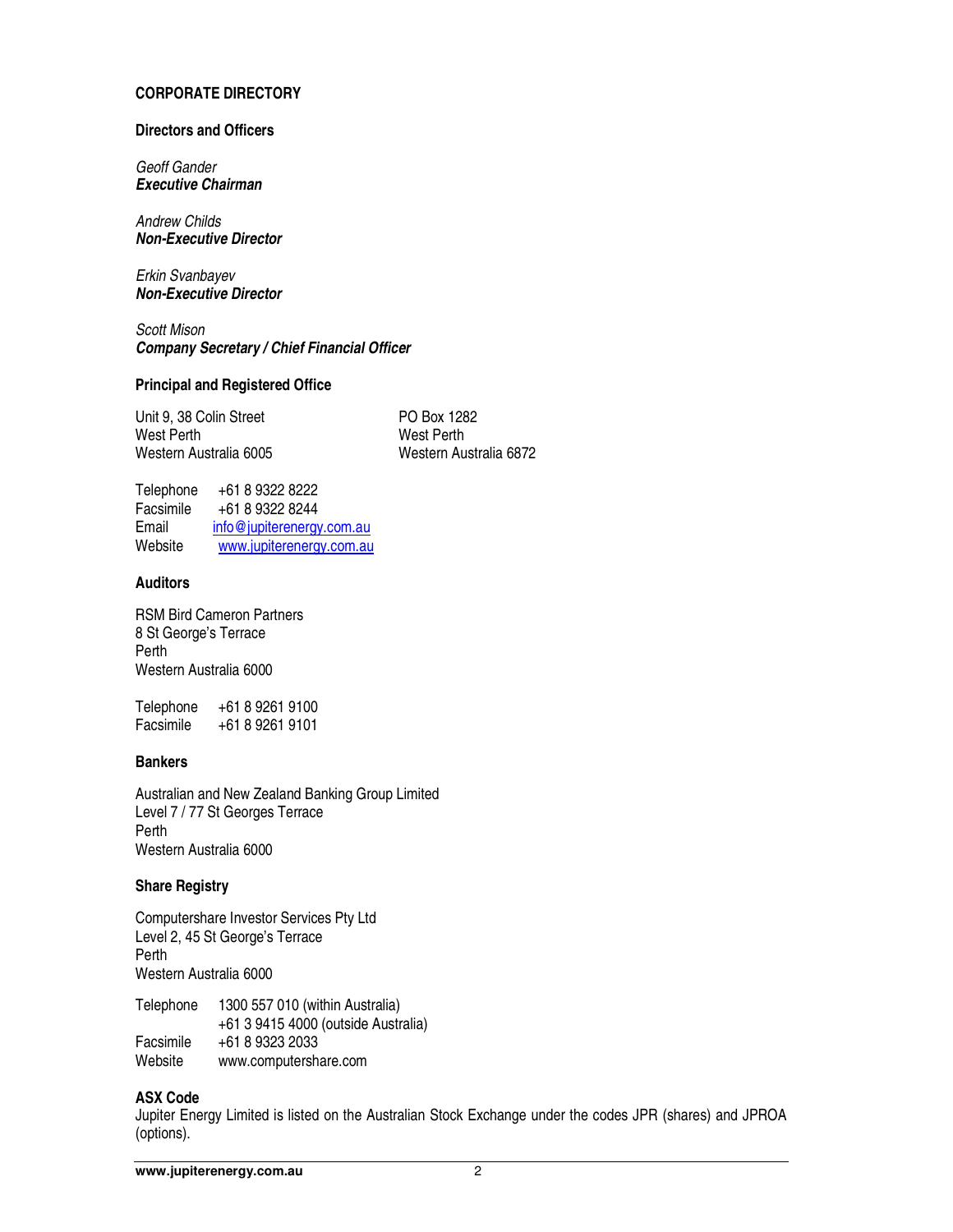# **DIRECTORS' REPORT**

Your directors submit the financial report of the consolidated entity for the half-year ended 31 December 2008.

#### **Directors**

The names of directors who held office during or since the end of the half-year:

| Name               | <b>Directorship</b>                |
|--------------------|------------------------------------|
| Mr Geoff Gander    | Appointed Director 27 January 2005 |
| Mr Erkin Svanbayev | Appointed Director 15 June 2007    |
| Mr Andrew Childs   | Appointed Director 9 July 2007     |

The directors have been in office since the beginning of the interim period unless otherwise stated.

# **Review of Operations**

Jupiter Energy Limited (JPR) presents the following Operations Report covering activities for the 6 month period ending 31 December 2008. Also included in this section are details of any subsequent events that have occurred up to the date of this report.

Whilst the 2nd quarter of the 2008/9 financial year continued to be one of great turbulence for the worlds capital markets and has seen the continued decline in publicly listed company share prices in Australia and around the world, JPR remained focussed on shooting 3D seismic on Block 31, with the clear objective of identifying the most prospective targets on the block, finalising future funding via some form of strategic alliance and then drilling an appraisal well on the permit during 2009.

Because of the global financial crisis, the Company acknowledged during the  $4<sup>th</sup>$  quarter that its plan to purchase the oilfield adjacent to Block 31 would not proceed. Whilst the acquisition of the adjacent North West Zhetybai (NWZ) oil field would have added great value to JPR's asset portfolio, the transaction was just not feasible in a market where both debt and equity has become extremely difficult, if not impossible, to access. The Company put a good deal of effort into understanding the NWZ oil field and the Board hopes that in time JPR will be able to get some return on the investment it has made in compiling that information.

# **Update on Block 31:**

During November 2008 local Kazakh based geophysical services company Dank Scientific Industrial Firm (Dank SIF) completed the shooting of the 3D seismic on Block 31 and processing of that data started shortly thereafter. Dank SIF were contracted to record 194 sq km of 3D seismic which has resulted in full fold coverage of approximately 95 sq km and this process yielded complete 3D data on all of JPR's western section of Block 31 in the Mangistau Basin (Figure 1).

As shareholders should be aware, the Block 31 permit is located in the Zhetybai-Uzen step of the Mangistau Basin. The Basin is extremely well located in terms of access to existing oil infrastructure (road, port and pipelines) and the area has already produced some 6 billion barrels of oil. Most of the discoveries are contained within the Zhetybai-Uzen step itself, with the two biggest fields being Uzen and Zhetybai having produced from both the Jurassic and the Triassic. Block 31 is on the same trend as Uzen and Zhetybai, consists of two parts, covers an area of over 125 sq km and is located adjacent to two existing oil fields which have potential reserves of c 50 million barrels of oil (mmbbls). Adjoining the northern tip of Block 31 is Akkar North (Akkar N). Akkar N was, until recently, much like Block 31 in that it was a pure exploration block with its prospectivity purely based on 1970's and 1980's 2D seismic data. However, 3D seismic was shot on the block in 2007, and a target was identified on an area that borders Block 31. That target was drilled and subsequent development success has meant that the field is now producing some 4,500 barrels per day and has proven and probable (2P) reserves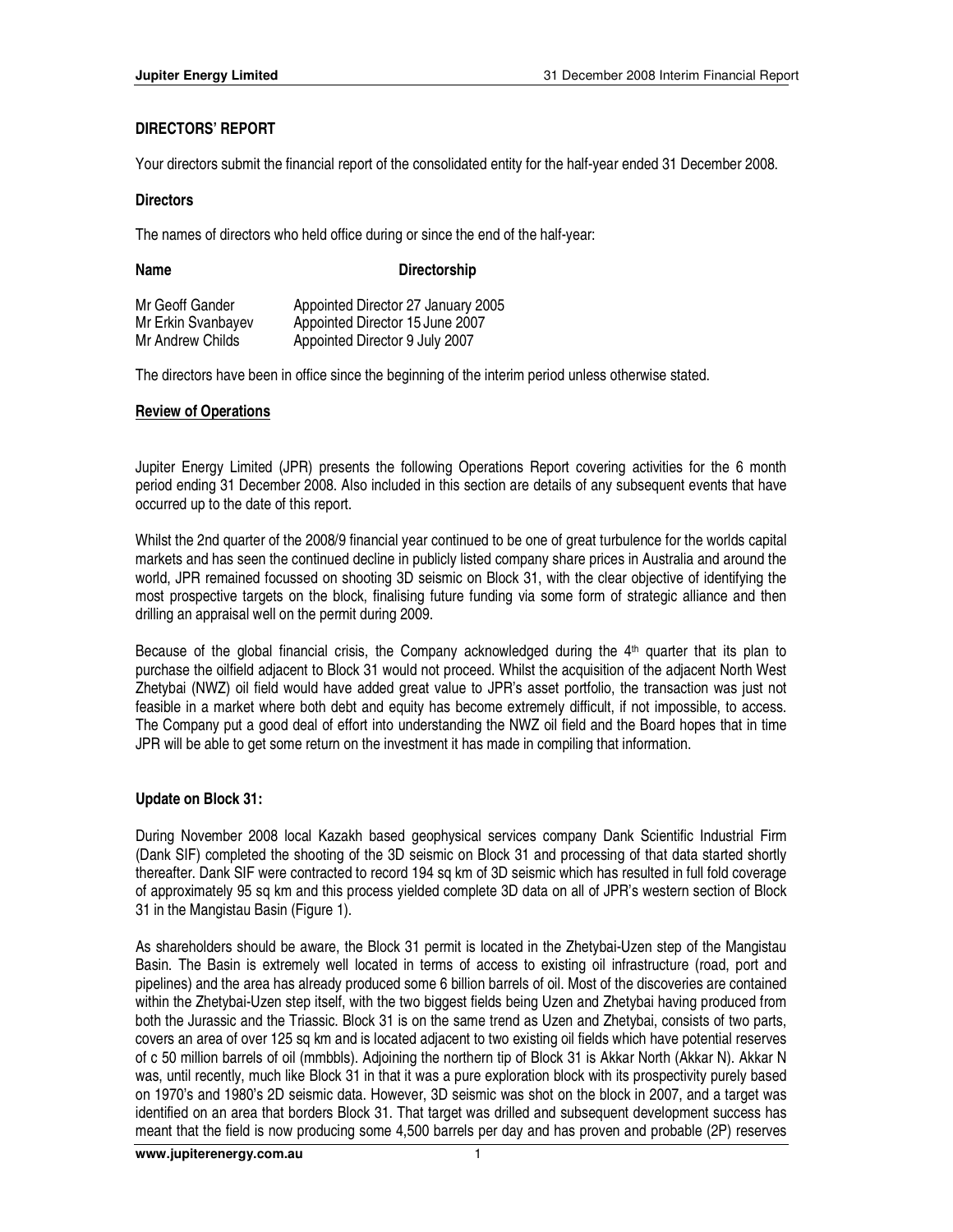of 23 mmbbls.

The 3D seismic that has been carried out on Block 31 includes the 25 square kilometre extension to the permit that was granted by the relevant Kazakh authorities in late October 2008. This extension covers an area situated between JPR's initial exploration permit area and the NWZ oil field and includes an area that was drilled by the Soviets in the early 1980's called NW2. A review of the logs from the NW2 drilling program shows that a 30 metre sand flowed oil to surface at 17.2 barrels of oil per day (bopd) without acid or pump. JPR's technical team believes that there is very good potential for oil reserves in this updip structure and they look forward to being able to fully analyse the 3D seismic shot over this specific location as well as the results of seismic shot over other potential targets identified from the 2D seismic compiled by the Soviets. (Figure 2 provides more details on the location and results of the 1980's drilling program on the NW2 structure)



Figure 1: Outline of Block 31 seismic program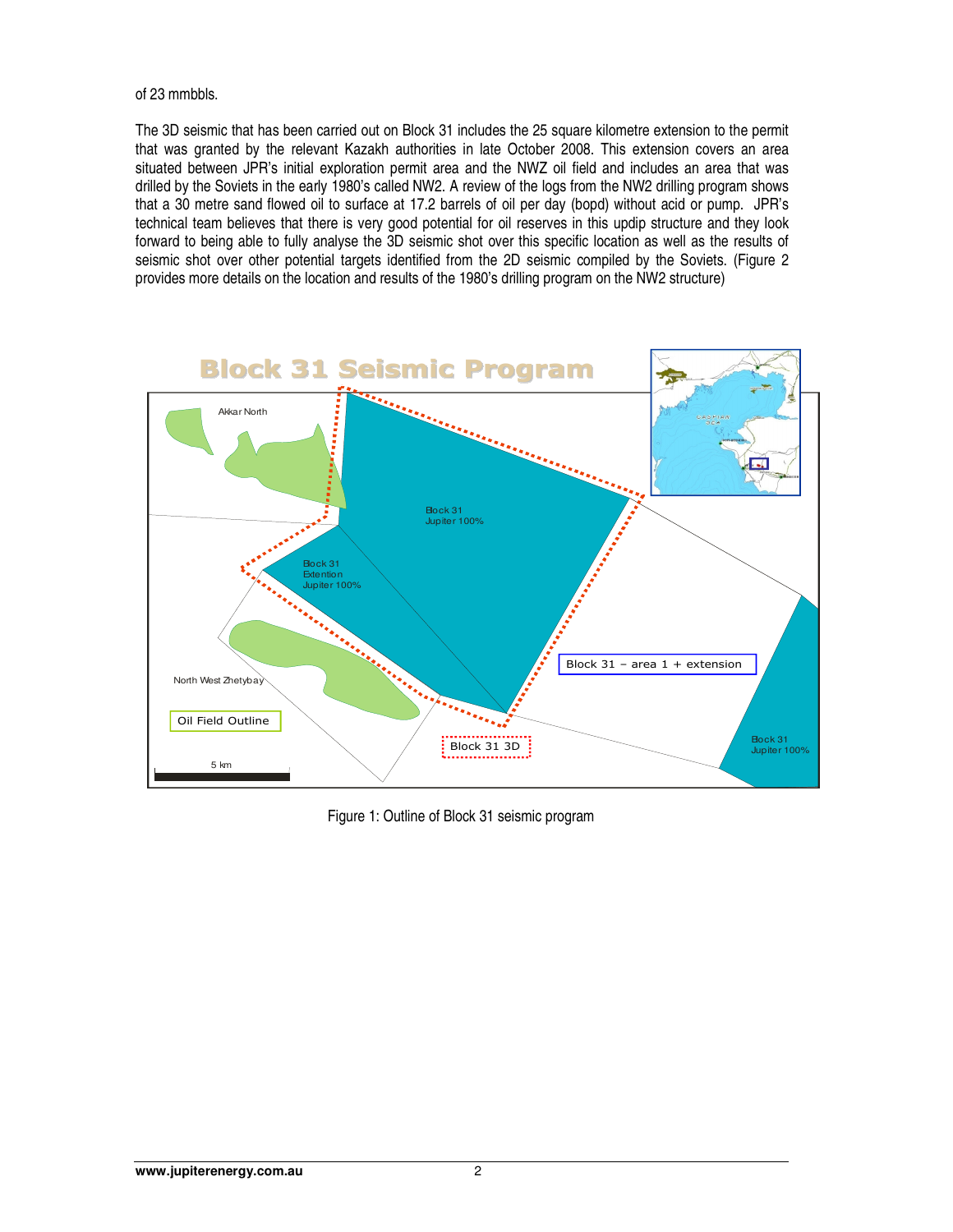# BLOCK 31-



Figure 2: Outline of potential targets on the now extended Block 31 and logs from the NWZ 2 well

# **Update on 3D Seismic Processing:**

The 3D processing was carried out by the Almaty office of Petroleum Geo Services (PGS). Founded in Norway in 1991, PGS has offices in 30 countries around the world and the company is listed on the Oslo Stock Exchange. The processing sequence results in a prestack time migration with presserved ampitudes allowing AVO analysis if warrented.

The Brute Stack was completed during February 2009 and has provided an indication of the general size and shape of all large prospects found on the area over which the seismic was shot. The Final Stack is the finished migrated cube used for conventional interpretation and this will be completed in March 2009.

With the Brute Stack now completed, preliminary maps, including the Mid Triassic Time Structure map shown below, highlight the undrilled closed structures in the area (Figure 3). Completion of the mapping and prospectivity analysis will be finalised in late March when the final processing is completed. Final results will be released at this time, however early indications from JPR's inhouse technical evaluation of the Brute Stack is that the permit may have up to 35 mmbbls of recoverable oil which would make it a similar (if not slightly larger) field to both the Akkar North and North West Zhetybai oil fields that surround it.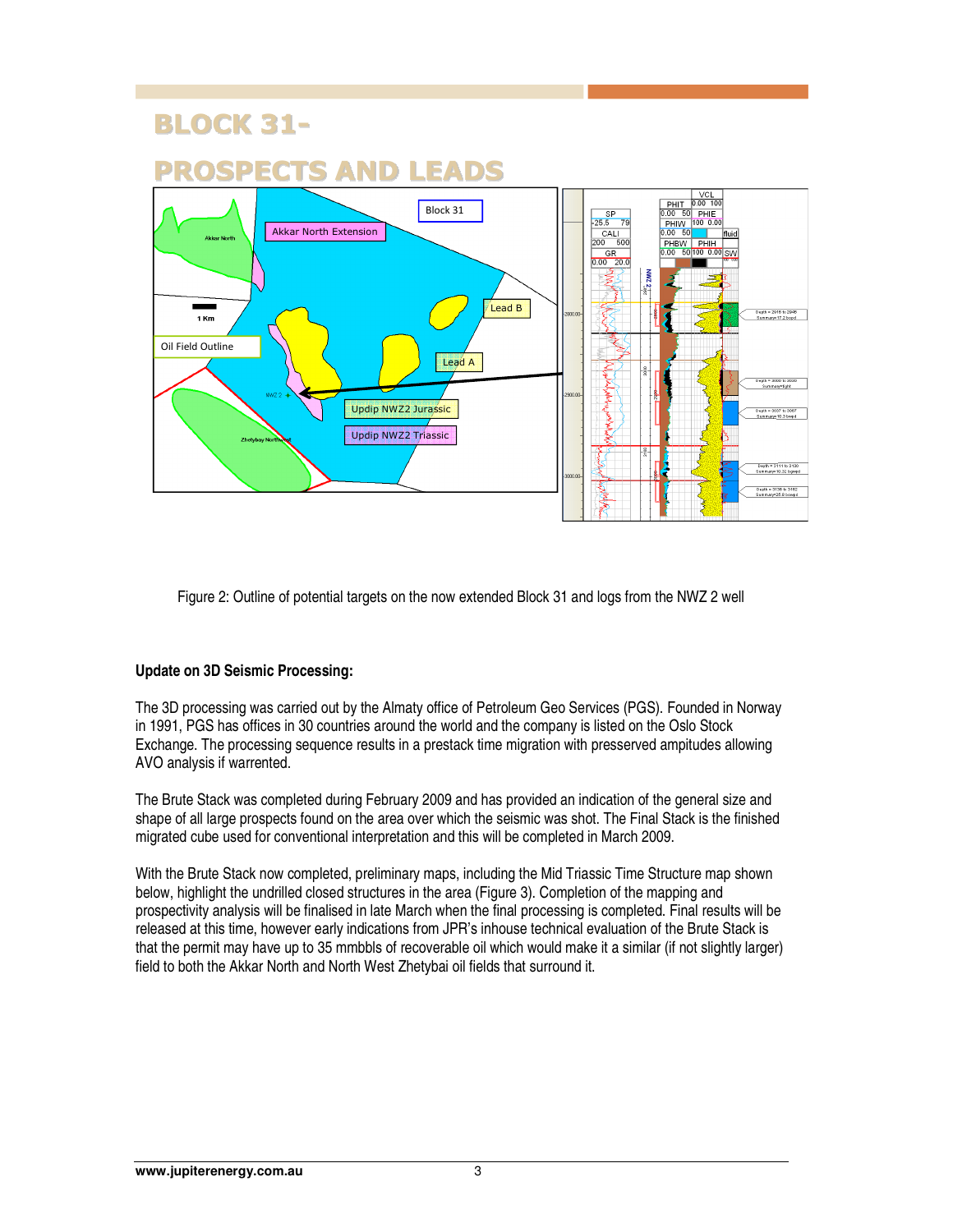

Figure 3: 3D seismic view of Block 31

# **Update on Alliance Activities:**

The Company has been in discussions with a number of interested parties in terms of being involved in the future development of Block 31. Most of the discussions have revolved around the potential farm in by a  $3<sup>rd</sup>$ party into Block 31 and in return the incoming party would be involved in the ongoing development of the permit including the funding of the appraisal well that is expected to be drilled on the permit during 2009. Not surprisingly, interested parties have wanted to see the results of the 3D seismic before making a final decision. Whilst the Final Stack will not be ready until later in March, the data that is currently available is relatively detailed and has enabled interested parties to do thorough technical due diligence on the prospectivity of the permit.

JPR also remains in discussions with Biscra Holdings Limited regarding the settlement of its consulting agreement relating to the Block 31 extension and will look to finalise this issue as part of these alliance discussions.

The creation of an alliance has clearly been contemplated by the Board as an alternative to JPR retaining 100% of the permit and funding the appraisal well and future development of Block 31 via its own new capital raisings. As already discussed, the equity markets are extremely tight at present and with JPR's share price at an all time low, a farm in arrangement with the appropriate  $3<sup>rd</sup>$  party may well result in a better outcome for JPR shareholders.

The Board feels that good progress has been made with interested parties over the past few months and will advise shareholders if and when a legally binding agreement has been reached.

# **Capital Structure and Finances:**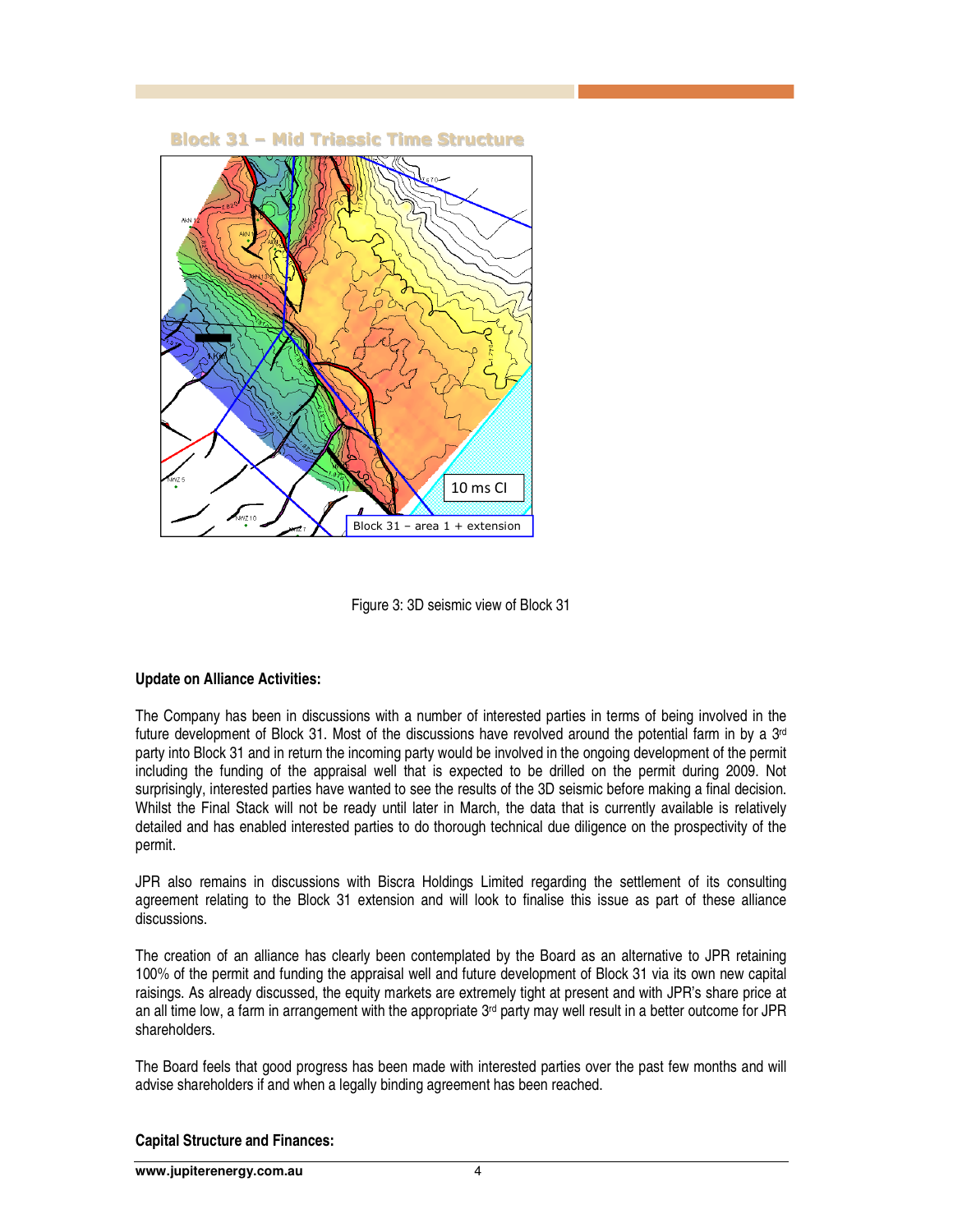As at 31 December 2008, the Company had 361,860,189 listed shares (trading as JPR) and 300,000,000 listed options (trading as JPROA). These options have an exercise price of \$0.08 and expire on 30 June 2010. The Company also has approximately 23m unlisted options, 20m of which are management options that vest over the next two years and are subject to performance hurdles. These options, should they vest, have an exercise price of \$0.08 and will expire on 31 December 2011. The remaining 3m options have an exercise price of \$0.20 and expire on 31 December 2012.

Cash reserves of the Company as at 31 December 2008 stood at approximately \$A2m with the vast majority of the costs of the 3D seismic program having been paid. As outlined at JPR's Annual General Meeting in November 2008, the Board has instigated cutbacks, predominantly in the area of remuneration, across all levels of the Company in a bid to reduce cash outflows and these cuts will be in place until there is resolution with regards the source and amount of the 2009 funding program for Block 31.

#### **Summary:**

The past 6 month period has been a very difficult one for all listed companies and JPR's share price has suffered with the overall market decline that has taken place. However, there has been significant progress made with the appraisal of Block 31. The seismic program is almost complete and the Company now has much better clarity on the total upside of this acreage and in particular the specific location of the initial well that is planned to be drilled during 2009.

The Company believes that the quality of the Block 31 asset will attract  $3<sup>rd</sup>$  parties to seek involvement in the development of the field during 2009 and if and when a binding agreement is reached, an announcement will be made outlining the terms of any such alliance.

# **Subsequent Events**

There were no material events that occurred after reporting date.

# **Auditor's Independence Declaration**

In accordance with section 307C of the Corporations Act 2001, the Directors have obtained a declaration of independence from RSM Bird Cameron Partners, the consolidated entity's auditors. The independence declaration is included at page 4 of the financial report.

Dated at West Perth on 16 March 2009.

This report is signed in accordance with a resolution of the Board of Directors.

**G A Gander Director**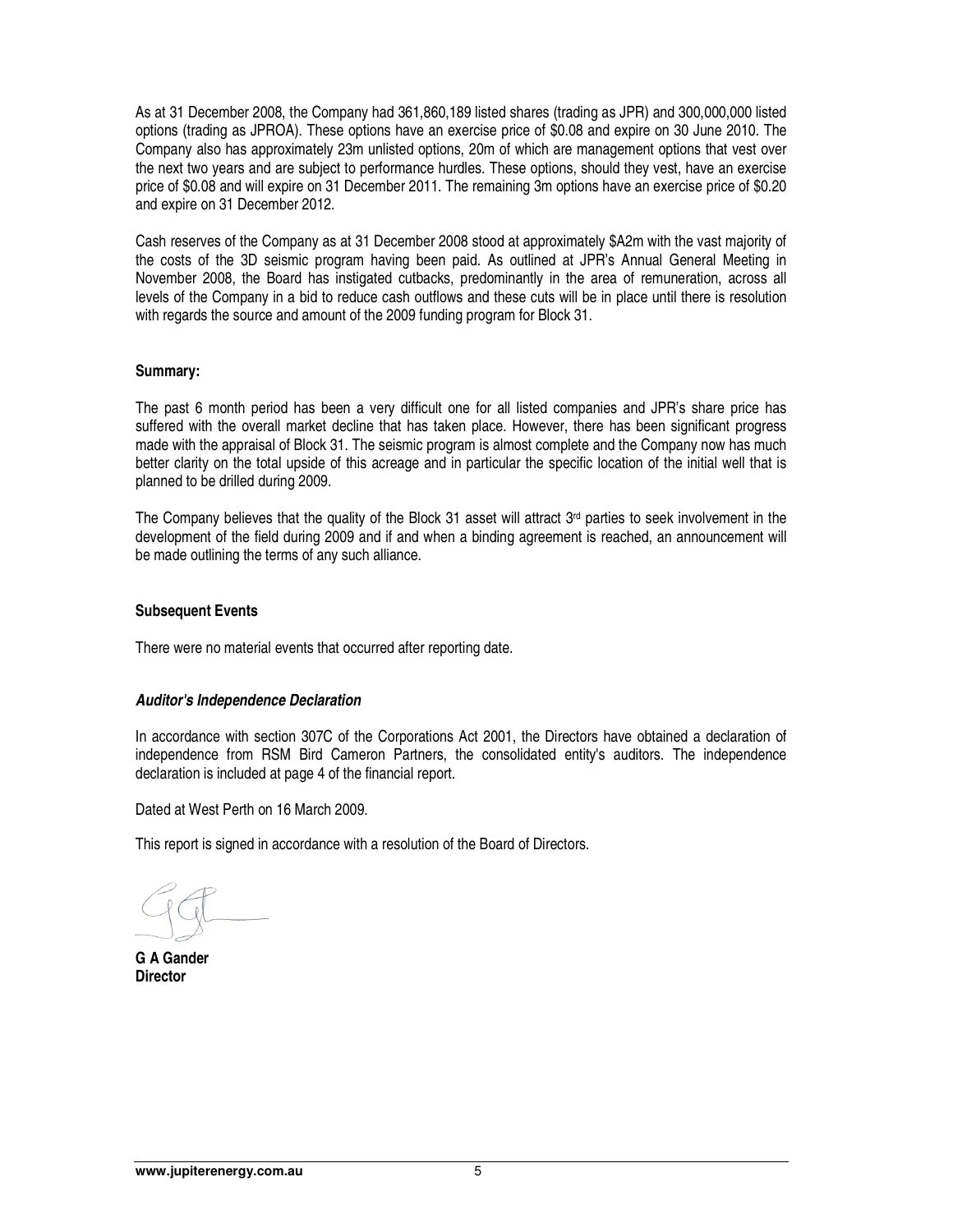# **RSM Bird Cameron Partners**

**Chartered Accountants** 

8 St Georges Terrace Perth WA 6000 GPO Box R1253 Perth WA 6844<br>T +61 8 9261 9100 F +61 8 9261 9111 www.rsmi.com.au

## **AUDITOR'S INDEPENDENCE DECLARATION** TO THE BOARD OF DIRECTORS OF **JUPITER ENERGY LIMITED**

As lead auditor for the review of the financial report of Jupiter Energy Limited for the half-year ended 31 December 2008, I declare that, to the best of my knowledge and belief, there have been no contraventions of:

- the auditor independence requirements of the Corporations Act 2001 in relation to the review; and  $(i)$
- $(ii)$ any applicable code of professional conduct in relation to the review.

RSm Bud Camerankertners Chartered Accountants **J A KOMNINOS** Partnér

Perth, WA<br>Dated: 16 March 2009

Liability limited by a scheme approved under Professional Standards Legislation

Major Offices in: Perth, Sydney, Melbourne, Adelaide and Canberra ABN 36 965 185 036

 $6\phantom{1}6$ 

RSM Bird Cameron Partners is an independent member firm of RSM International, an affiliation of independent accounting and consulting firms.

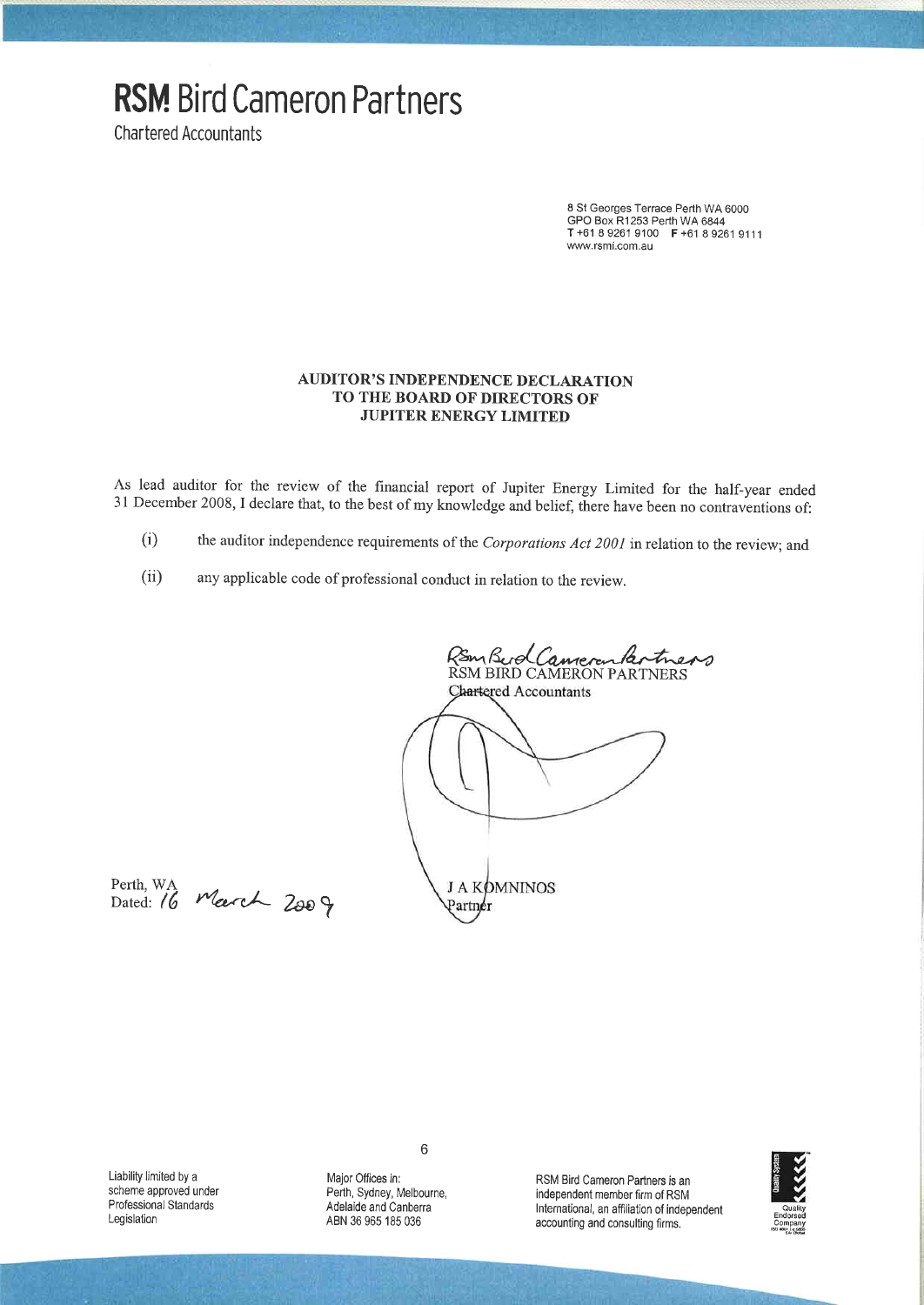**Chartered Accountants** 

8 St Georges Terrace Perth WA 6000 GPO Box R1253 Perth WA 6844 T+61892619100 F+61892619111 www.rsmi.com.au

#### **INDEPENDENT AUDITOR'S REVIEW REPORT TO THE MEMBERS OF JUPITER ENERGY LIMITED**

Report on the Half-Year Financial Report

**RSM**. Bird Cameron Partners

We have reviewed the accompanying half-year financial report of Jupiter Energy Limited (the consolidated entity) which comprises the balance sheet as at 31 December 2008, and the income statement, statement of changes in equity and cash flow statement for the half-year ended on that date, accompanying notes to the financial statements and the directors' declaration. The consolidated entity comprises both Jupiter Energy Limited (the company) and the entities it controlled during the half-year.

# Directors' Responsibility for the Half-Year Financial Report

The directors of the consolidated entity are responsible for the preparation and fair presentation of the half-year financial report in accordance with Australian Accounting Standards (including the Australian Accounting Interpretations) and the Corporations Act 2001. This responsibility includes establishing and maintaining internal controls relevant to the preparation and fair presentation of the half-year financial report that is free from material misstatement, whether due to fraud or error; selecting and applying appropriate accounting policies; and making accounting estimates that are reasonable in the circumstances.

#### Auditor's Responsibility

Our responsibility is to express a conclusion on the half-year financial report based on our review. We conducted our review in accordance with Auditing Standard on Review Engagements ASRE 2410 Review of an Interim Financial Report Performed by the Independent Auditor of the Entity, in order to state whether, on the basis of the procedures described, we have become aware of any matter that makes us believe that the financial report is not in accordance with the Corporations Act 2001 including:

- giving a true and fair view of the consolidated entity's financial position as at 31 December 2008 and its performance for the half-year ended on that date; and
- complying with Accounting Standard AASB 134 Interim Financial Reporting and the Corporations Regulations 2001.

As the auditor of Jupiter Energy Limited, ASRE 2410 requires that we comply with the ethical requirements relevant to the audit of the annual financial report.

A review of a half-year financial report consists of making enquiries, primarily of persons responsible for financial and accounting matters, and applying analytical and other review procedures. A review is substantially less in scope than an audit conducted in accordance with Australian Auditing Standards and consequently does not enable us to obtain assurance that we would become aware of all significant matters that might be identified in an audit. Accordingly, we do not express an audit opinion.

Liability limited by a scheme approved under Professional Standards Legislation

Major Offices in: Perth, Sydney, Melbourne, Adelaide and Canberra ABN 36 965 185 036

 $\overline{7}$ 

RSM Bird Cameron Partners is an independent member firm of RSM International, an affiliation of independent accounting and consulting firms.

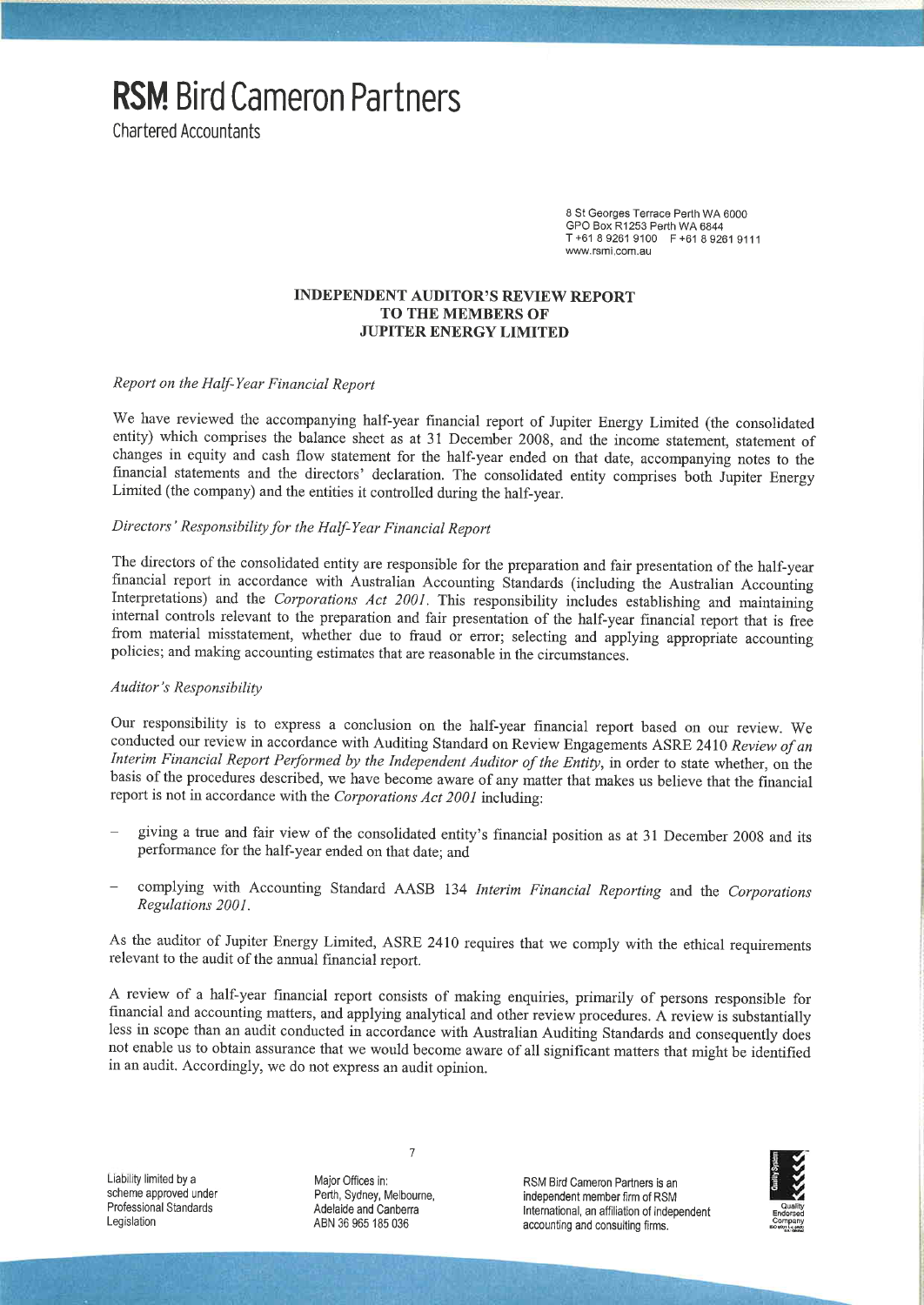#### Independence

In conducting our review, we have complied with the independence requirements of the Corporations Act 2001.

#### Conclusion

Based on our review, which is not an audit, we have not become aware of any matter that makes us believe that the half-year financial report of Jupiter Energy Limited is not in accordance with the Corporations Act 2001 including:

- $(a)$ giving a true and fair view of the consolidated entity's financial position as at 31 December 2008 and of its performance for the half-year ended on that date; and
- complying with Accounting Standard AASB 134 Interim Financial Reporting and Corporations  $(b)$ Regulations 2001.

# Material Uncertainty Regarding Continuation as a Going Concern

Without qualification to the conclusion expressed above, we draw attention to Note 1 in the financial report, which indicates that:

- during the half-year ended 31 December 2008, the consolidated entity incurred a net loss of \$1,428,710  $(a)$ and a cash outflow of \$3,908,770; and
- $(b)$ at balance date, the consolidated entity has net current liabilities of \$2,847,579.

These conditions indicate the existence of a material uncertainty which may cast significant doubt about the consolidated entity's ability to continue as a going concern and, therefore, whether it will realise its assets and extinguish its liabilities in the normal course of business and at the amounts stated in the financial report.

Perth, WA<br>Dated: 16 March 2009

*Smitzogol Canen* RSM BIRD CAMERON PARTNERS Transtered Accountants **JAKOMNINOS** Partner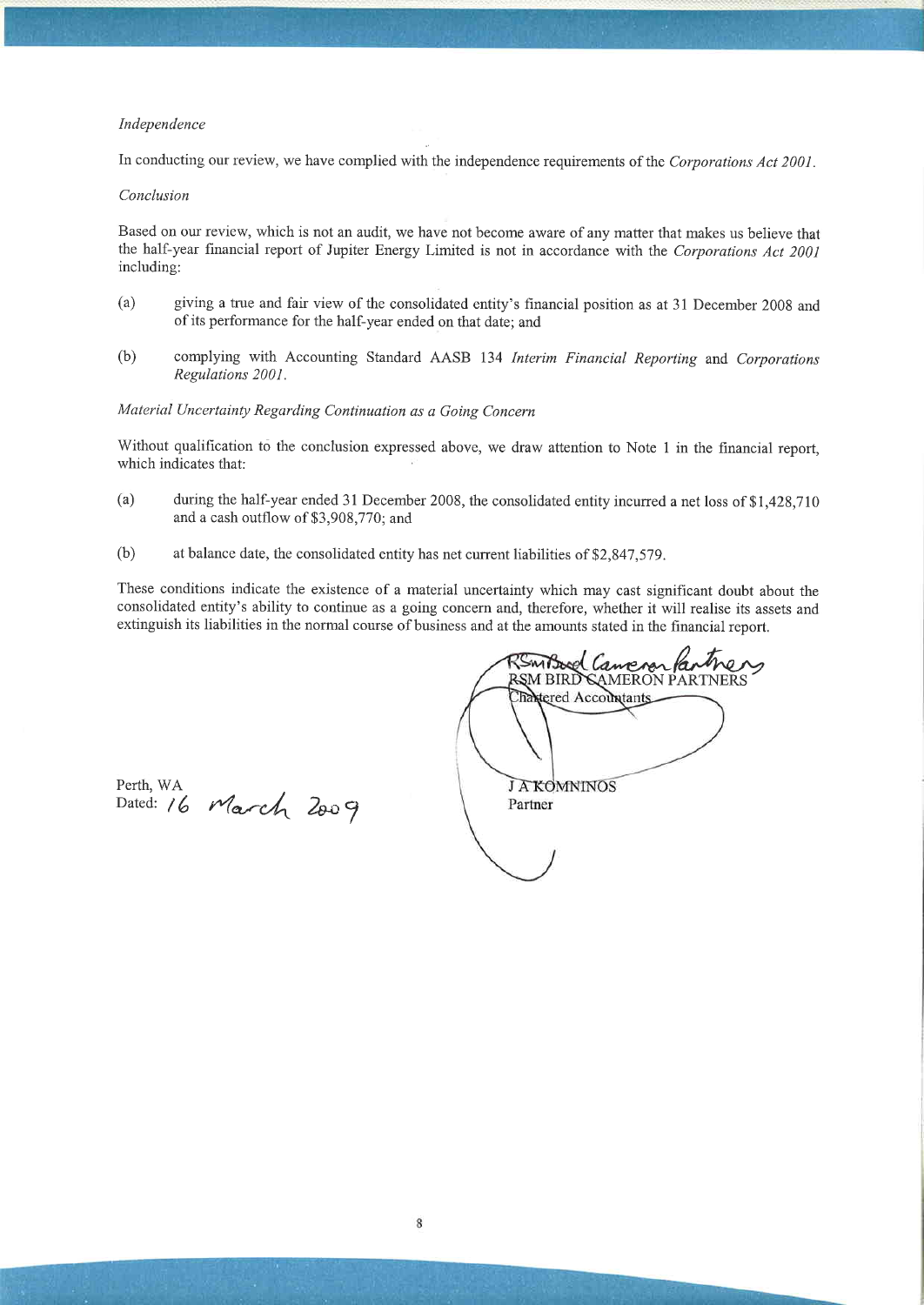# **DIRECTORS' DECLARATION**

The directors of the company declare that:

- 1. The financial statements and notes thereto set out on pages 10 to 17 are in accordance with the Corporations Act 2001, and:
- (a) comply with Accounting Standard AASB 134 "Interim Financial Reporting" and the Corporations Regulations 2001; and
- (b) giving a true and fair view of the financial position of the consolidated entity as at 31 December 2008 and of its performance, as represented by the results of its operations and cash flows for the half-year ended on that date.
- 2. There are reasonable grounds to believe that the company will be able to pay its debts as and when they become due and payable.

Dated at West Perth on 16 March 2009.

This declaration is made in accordance with a resolution of the Board of Directors.

**G A Gander Director**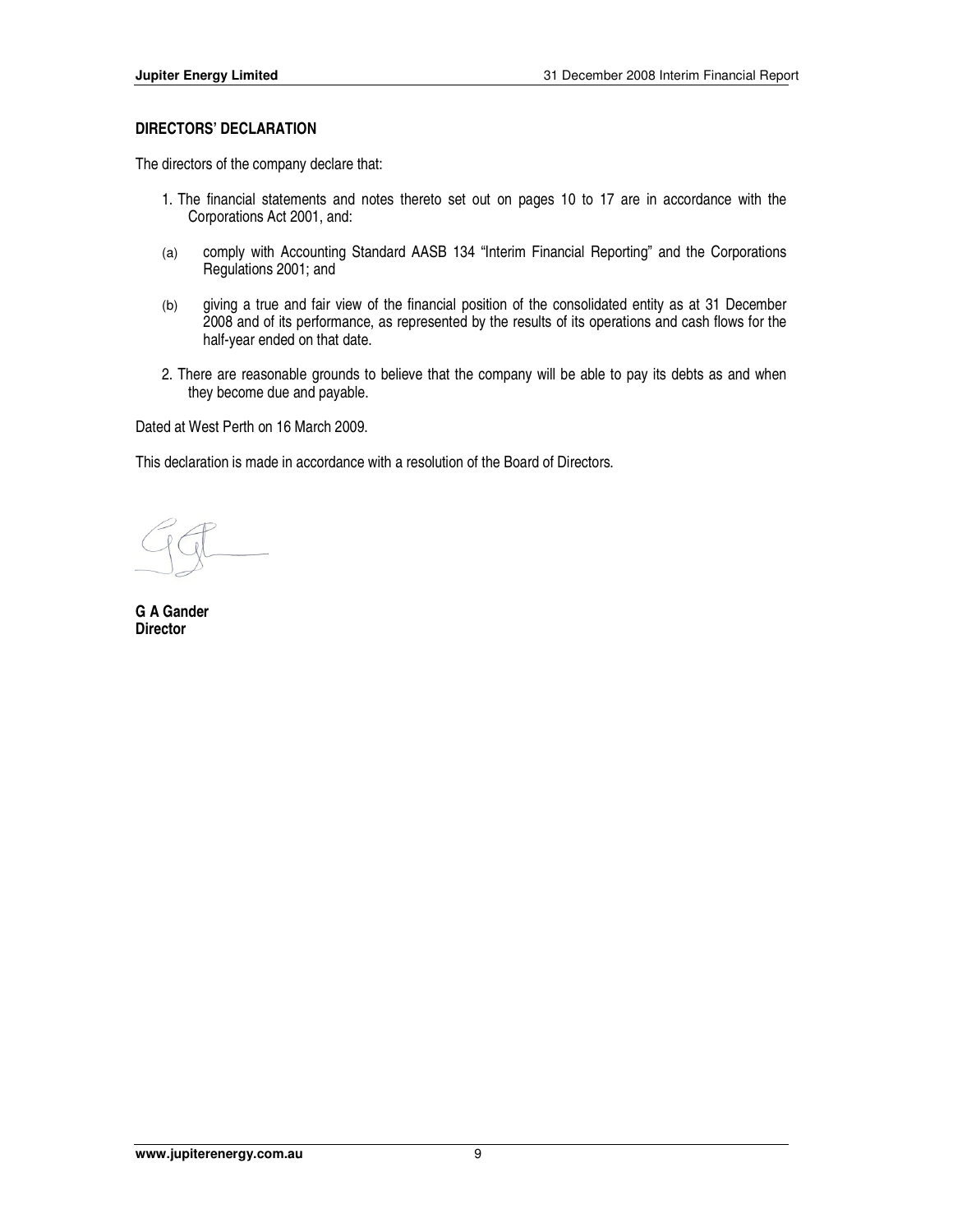# **INCOME STATEMENT FOR THE HALF-YEAR ENDED 31 DECEMBER 2008**

|                                                                        |   | <b>Consolidated</b> |             |
|------------------------------------------------------------------------|---|---------------------|-------------|
|                                                                        |   | 2008                | 2007        |
|                                                                        |   | \$                  | \$          |
| <b>Continuing operations</b>                                           |   |                     |             |
| Other revenue                                                          | 3 | 192,059             | 208,316     |
| Administration expenses                                                |   | 723,703             | 381,053     |
| Consulting fees                                                        |   | 357,607             | 335,423     |
| Depreciation expenses                                                  |   | 6,825               | 7,266       |
| Directors fees                                                         |   | 161,865             | 204,174     |
| Legal fees                                                             |   | 190,976             | 206,312     |
| Provision for impairment                                               |   |                     | 563,598     |
| Occupancy expenses                                                     |   | 21,297              | 17,835      |
| Share based payments                                                   |   | 158,496             | 270,495     |
| <b>Total Expenses</b>                                                  |   | 1,620,769           | 1,986,256   |
| (Loss) from continuing operations before related income<br>tax expense |   | (1,428,710)         | (1,777,940) |
| Income tax expense                                                     |   |                     |             |
| Net (loss) for the period                                              |   | (1,428,710)         | (1,777,940) |
|                                                                        |   |                     |             |
| Basic loss per share (cents per share)                                 |   | (0.400)             | (0.754)     |
| Diluted loss per share (cents per share)                               |   | (0.400)             | (0.754)     |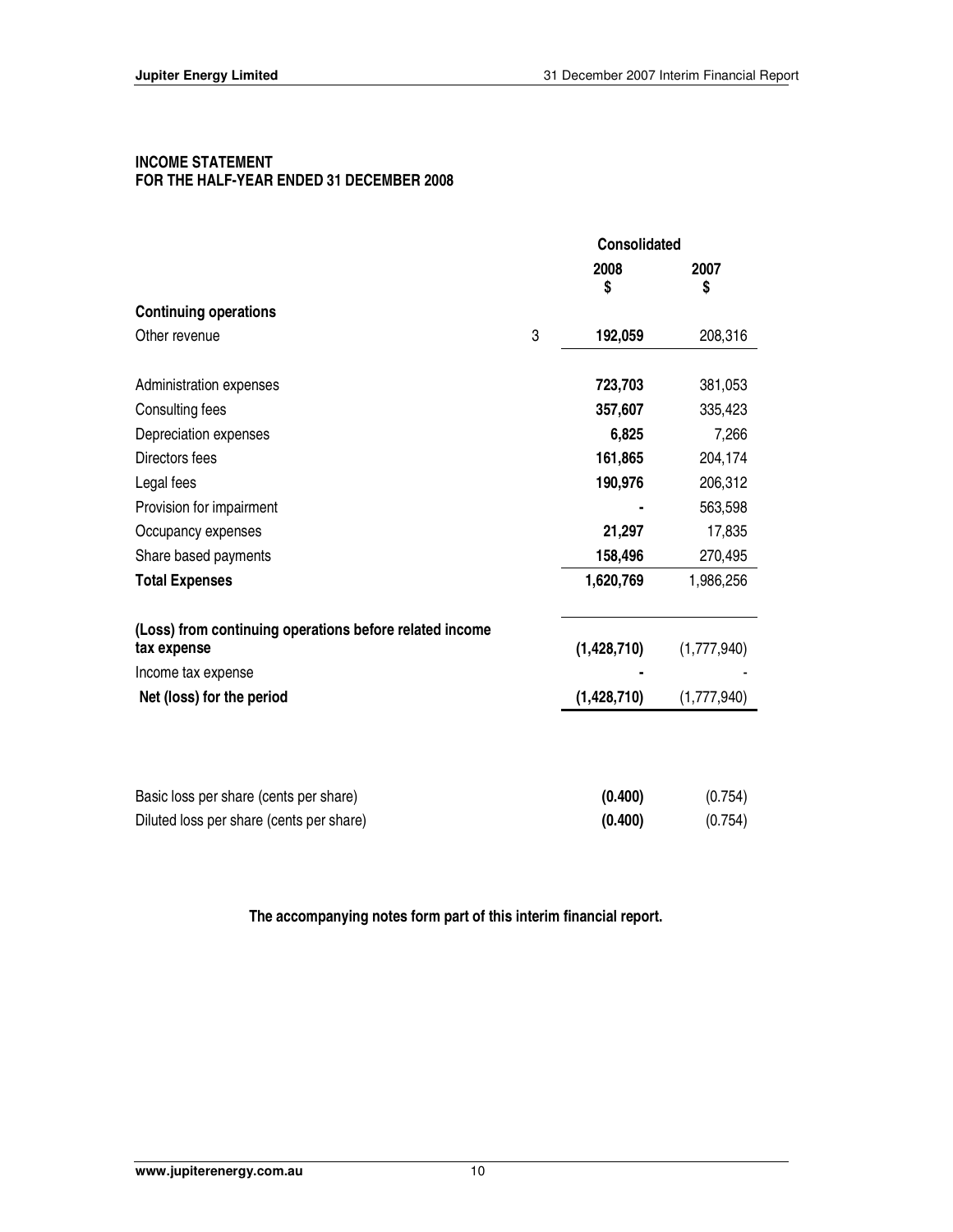#### **BALANCE SHEET AS AT 31 DECEMBER 2008**

|                                      |   | Consolidated          |                    |  |
|--------------------------------------|---|-----------------------|--------------------|--|
|                                      |   | 31 December 2008<br>S | 30 June 2008<br>\$ |  |
| <b>Current Assets</b>                |   |                       |                    |  |
| Cash and cash equivalents            |   | 2,120,867             | 6,009,381          |  |
| Trade and other receivables          |   | 12,837                | 641,472            |  |
| Other current assets                 |   | 130,184               | 116,175            |  |
| <b>Total Current Assets</b>          |   | 2,263,888             | 6,767,028          |  |
| <b>Non Current Assets</b>            |   |                       |                    |  |
| Plant and equipment                  |   | 32,323                | 23,733             |  |
| Mineral exploration expenditure      | 4 | 17,251,928            | 8,629,935          |  |
| <b>Total Non Current Assets</b>      |   | 17,284,251            | 8,653,668          |  |
| <b>Total Assets</b>                  |   | 19,548,139            | 15,420,696         |  |
| <b>Current Liabilities</b>           |   |                       |                    |  |
| Trade payables                       |   | 38,770                | 418,784            |  |
| Other payables                       | 5 | 5,072,697             |                    |  |
| <b>Total Current Liabilities</b>     |   | 5,111,467             | 418,784            |  |
| <b>Total Liabilities</b>             |   | 5,111,467             | 418,784            |  |
| <b>Net Assets</b>                    |   | 14,436,672            | 15,001,912         |  |
| <b>Equity</b>                        |   |                       |                    |  |
| Contributed equity                   | 6 | 29,720,713            | 29,715,593         |  |
| Share based payments reserve         |   | 635,149               | 476,653            |  |
| Foreign currency translation reserve |   | 695,245               | (4,609)            |  |
| <b>Accumulated losses</b>            |   | (16,614,435)          | (15, 185, 725)     |  |
| <b>Total Equity</b>                  |   | 14,436,672            | 15,001,912         |  |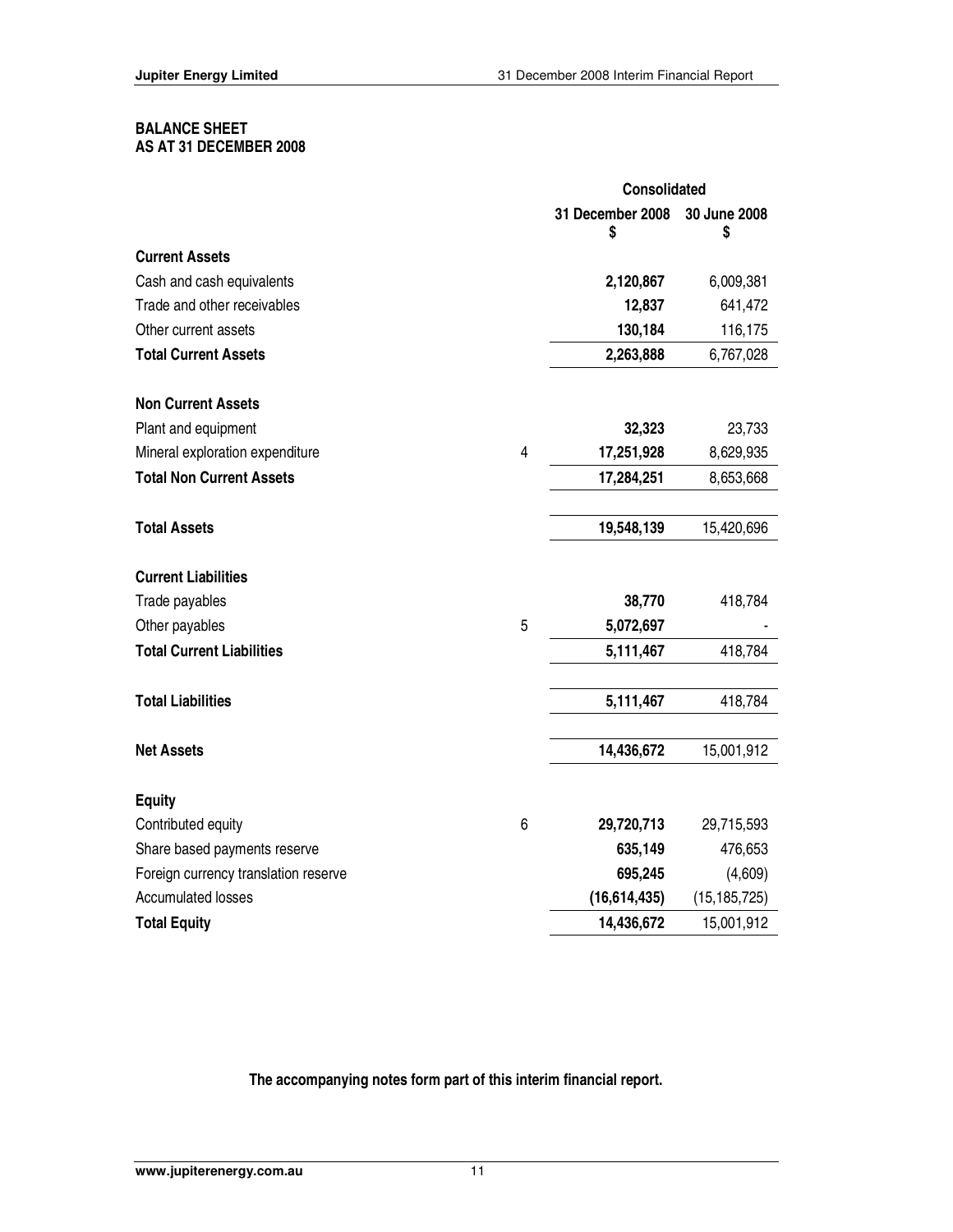| <b>FOR THE HALF-YEAR ENDED 31 DECEMBER 2008</b> |                       |                                   |                                               |                       |                     |
|-------------------------------------------------|-----------------------|-----------------------------------|-----------------------------------------------|-----------------------|---------------------|
|                                                 | <b>Issued Capital</b> | Share based<br>payment<br>reserve | Foreign<br>currency<br>translation<br>reserve | Accumulated<br>Losses | <b>Total Equity</b> |
|                                                 |                       | S                                 |                                               | S                     |                     |
| As at 1 July 2007                               | 19,887,111            | 120,412                           |                                               | (12,651,857)          | 7,355,666           |
| Loss for the period                             |                       |                                   |                                               | (1,777,940)           | (1,777,940)         |
| Shares issued                                   | 17,986                |                                   |                                               |                       | 17,986              |
| Options Issued                                  |                       | 270,495                           |                                               |                       | 270,495             |

# **STATEMENTS OF CHANGES IN EQUITY FOR THE HALF-YEAR ENDED 31 DECEMBER 2008**

| As at 31 December 2007                 | 19,905,097 | 390,907 | ۰       | (14, 429, 797) | 5,866,207   |
|----------------------------------------|------------|---------|---------|----------------|-------------|
| As at 1 July 2008                      | 29,715,593 | 476,653 | (4,609) | (15, 185, 725) | 15,001,912  |
| Loss for the period                    |            |         | ٠       | (1,428,710)    | (1,428,710) |
| Shares issued                          | 5,120      |         | ۰       |                | 5,120       |
| Cost of share based<br>payments        | ٠          | 158,496 | ٠       |                | 158,496     |
| Translation of foreign<br>subsidiaries | ٠          |         | 699,854 |                | 699,854     |
| As at 31 December 2008                 | 29,720,713 | 635,149 | 695,245 | (16,614,435)   | 14,436,672  |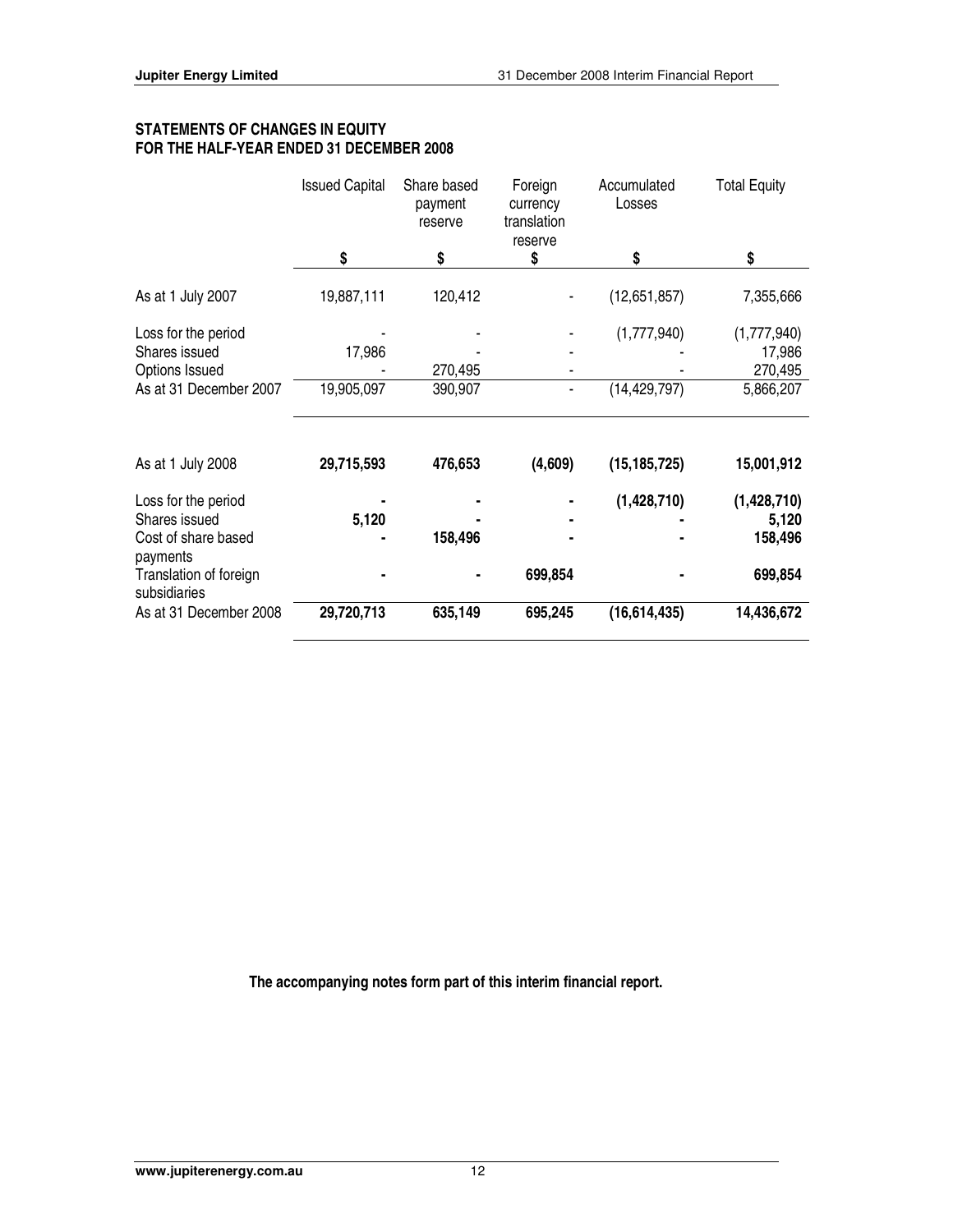# **CASH FLOW STATEMENTS FOR THE HALF-YEAR ENDED 31 DECEMBER 2008**

|                                               | <b>Consolidated</b> |               |
|-----------------------------------------------|---------------------|---------------|
|                                               | 31.12.08<br>S       | 31.12.07<br>S |
| Cash flows from operating activities          |                     |               |
| Receipts from customers                       | 29,115              |               |
| Payments to suppliers and employees           | (1, 120, 982)       | (1,251,699)   |
| Interest received                             | 142,688             | 208,316       |
| Net cash (used in) operating activities       | (949, 179)          | (1,043,383)   |
| Cash flows from investing activities          |                     |               |
| Payment for oil field acquisition             |                     | (563, 698)    |
| Payments for exploration expenditure          | (3,549,296)         |               |
| Payments for plant and equipment              | (15, 415)           | (14,990)      |
| Net cash (used in) investing activities       | (3,564,711)         | (578, 688)    |
| Cash flows from financing activities          |                     |               |
| Proceeds from issue of shares                 | 605,120             | 17,986        |
| Transaction costs from issue of shares        |                     |               |
| Net cash provided by financing activities     | 605,120             | 17,986        |
| Net increase/(decrease) in cash held          | (3,908,770)         | (1,604,085)   |
| Cash at the beginning of the financial period | 6,009,381           | 7,615,057     |
| Foreign exchange gain/(loss)                  | 20,256              |               |
| Cash at the end of the financial period       | 2,120,867           | 6,010,972     |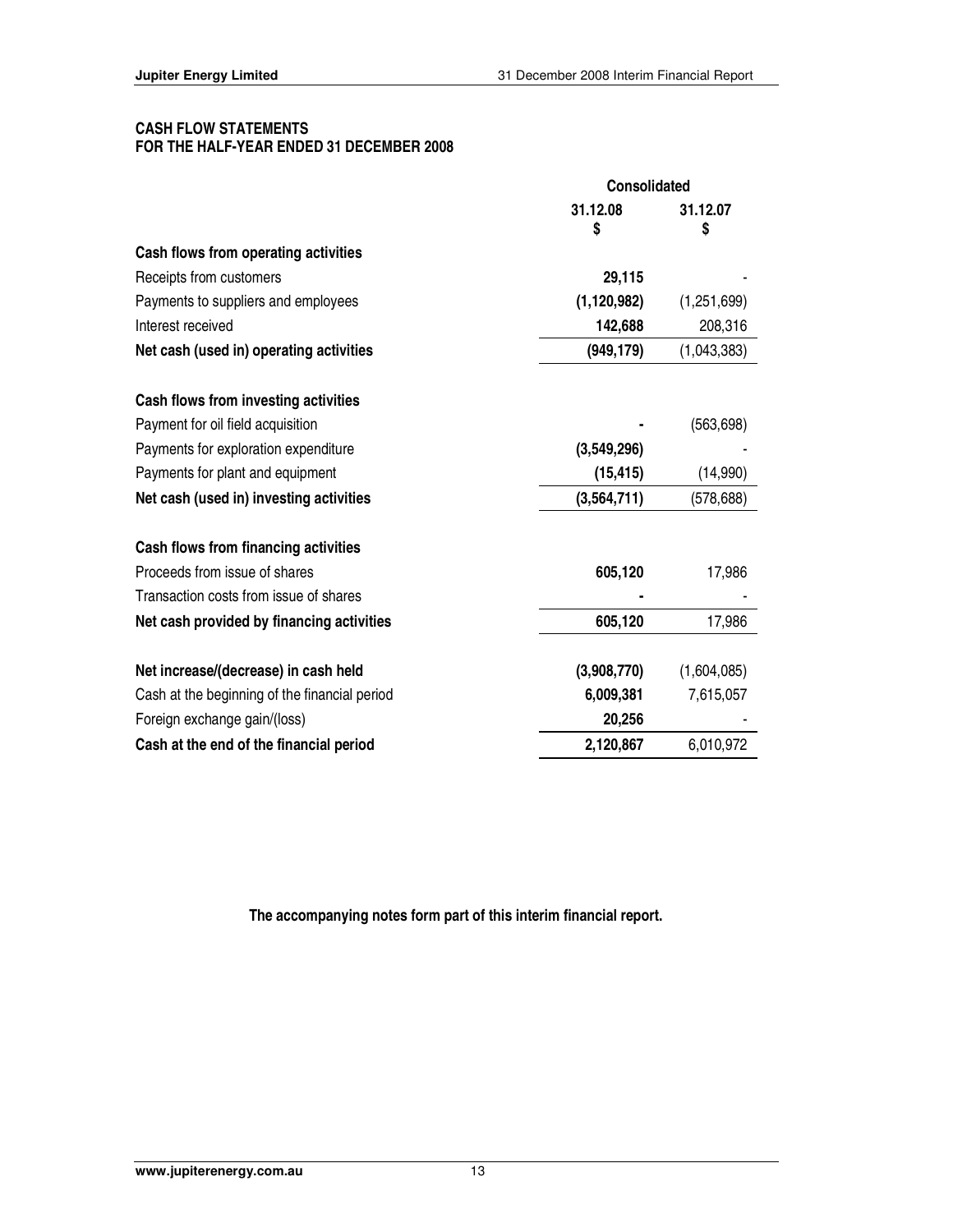# **NOTE 1. BASIS OF PREPARATION AND ACCOUNTING POLICIES**

#### **Basis of preparation**

This general purpose condensed financial report for the half-year ended 31 December 2008 has been prepared in accordance with AASB 134 Interim Financial Reporting and the Corporations Act 2001.

The half-year financial report does not include all notes of the type normally included within the annual financial report and therefore cannot be expected to provide as full an understanding of the financial performance, financial position and financing and investing activities of the consolidated entity as the full financial report.

It is recommended that the half-year financial report be read in conjunction with the annual report for the year ended 30 June 2008 and considered together with any public announcements made by Jupiter Energy Limited during the half-year ended 31 December 2008 in accordance with the continuous disclosure obligations of the ASX listing rules.

Apart from the changes in accounting policy noted below, the accounting policies and methods of computation are the same as those adopted in the most recent annual financial report.

#### **Changes in accounting policy**

From 1 July 2008 The Group has adopted the following Standards and Interpretations, mandatory for annual periods beginning on or after 1 July 2008.

The following standards and interpretations have also been adopted from 1 July 2008:

- AASB 2008-10 Amendment to Australian Accounting Standards Reclassification of Financial Assets (amendments to AASB 139 Financial Instruments: Recognition and Measurement and AASB 7 Financial Instruments Disclosures)
- Interpretation 12 and AASB 2007-2 Service Concession Arrangements and consequential amendments to other Australian Accounting Standards
- Interpretation 129 Service Concession Arrangements: Disclosures
- Interpretation 4 (revised) Determining whether an arrangement contains a lease
- Interpretation 13 Customer Loyalty Programmes.
- Interpretation 14 The Limit on a Defined Benefit Asset, Minimum Funding Requirements and their Interaction.

Adoption of these standards and interpretations did not have any effect on the financial position or performance of the Group.

The Group has not elected to early adopt any new standards or amendments.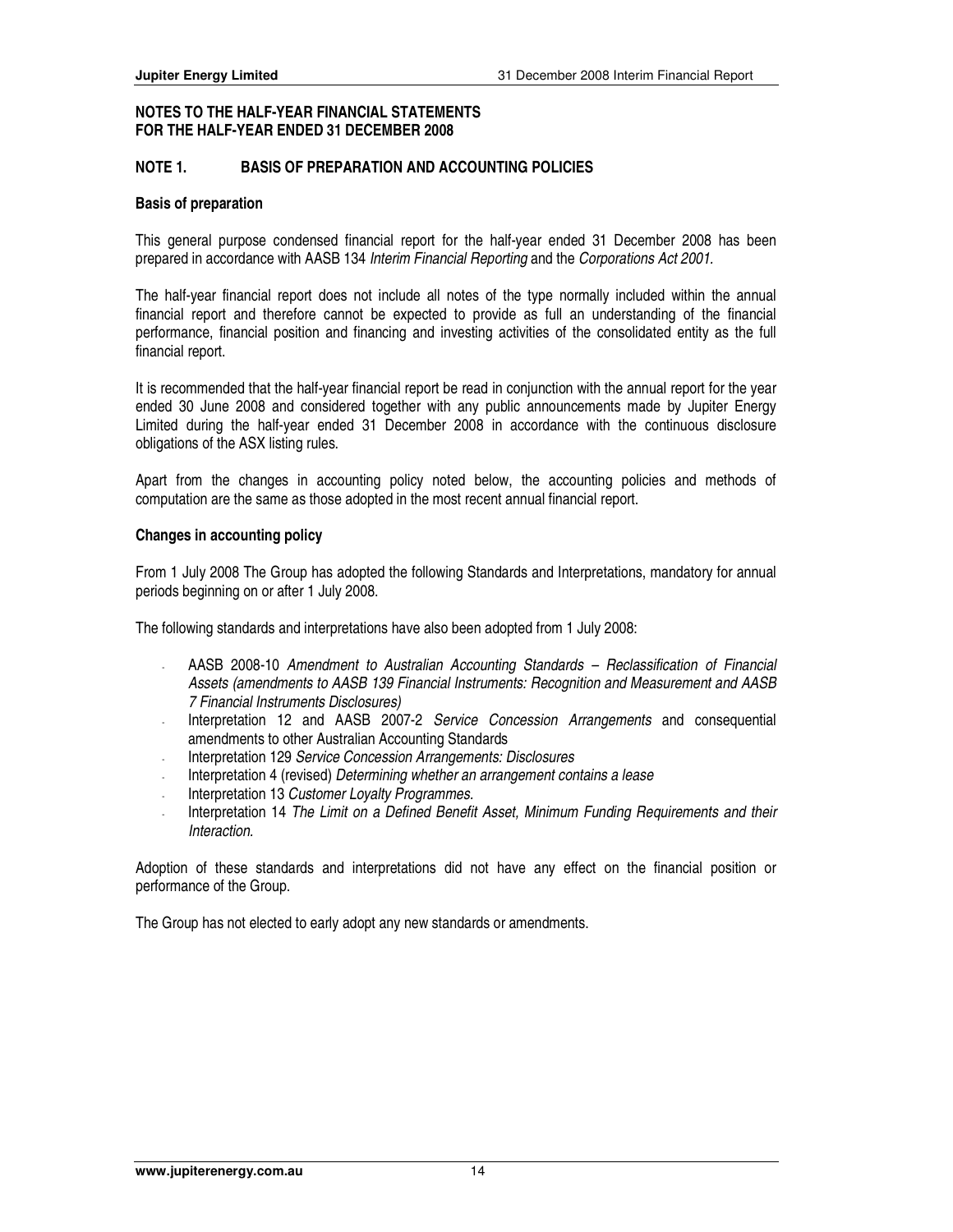# **NOTE 1. BASIS OF PREPARATION AND ACCOUNTING POLICIES (Cont.)**

#### **Going Concern**

As disclosed in the financial statements, the consolidated entity recorded a loss of \$1,428,710 and a cash outflow of \$3,908,770 for the six months ended 31 December 2008. At balance date the consolidated entity had net current liabilities of \$2,847,579 which includes a present obligation to acquire oil exploration properties of \$5,072,697.

The Directors are aware that a material uncertainty exists due to the above matters which may cast doubt upon the consolidated entity's ability to continue as a going concern and therefore whether it will realise its assets and extinguish its liabilities in the normal course of business and at the amounts stated in the financial report.

The Directors believe after consideration of these financial conditions, that the going concern basis for the consolidated entity is appropriate and recognise that additional funding is required to ensure the consolidated entity can continue its operations, from the date of this financial report and to fund the continued development of the consolidated entity's exploration and development assets. This basis has been determined after consideration of the following factors:

- The ability to issue additional share capital under the Corporations Act 2001, if required, by a share purchase plan, share placement or rights issue; and
- The ability, if required, to dispose of interests or enter into joint ventures in respect of oil exploration interests.

Accordingly, the Directors believe there is a reasonable expectation the consolidated entity will obtain sufficient cash inflows to enable it to continue as a going concern and that it is appropriate to adopt that basis of accounting in the preparation of the financial statements.

The financial report does not include any adjustments relating to the recoverability and classification of recorded asset amounts or to the amounts and classification of liabilities that might be necessary if the entity does not continue as a going concern.

Notwithstanding that the Directors' plans include the potential for disposal of oil exploration interests, the accounting treatment for exploration and evaluation assets remain consistent with those disclosed in the June 2008 report.

Exploration and evaluation assets are assessed for impairment if:

- sufficient data exists to determine technical feasibility and commercial viability; and
- circumstances suggest that the carrying amount exceeds the recoverable amount

On the basis that activities in these areas have not yet reached a stage that permits reasonable assessment of the existence of economically recoverable reserves and active and significant operations in these areas of interest are continuing no formal impairment assessment has been performed.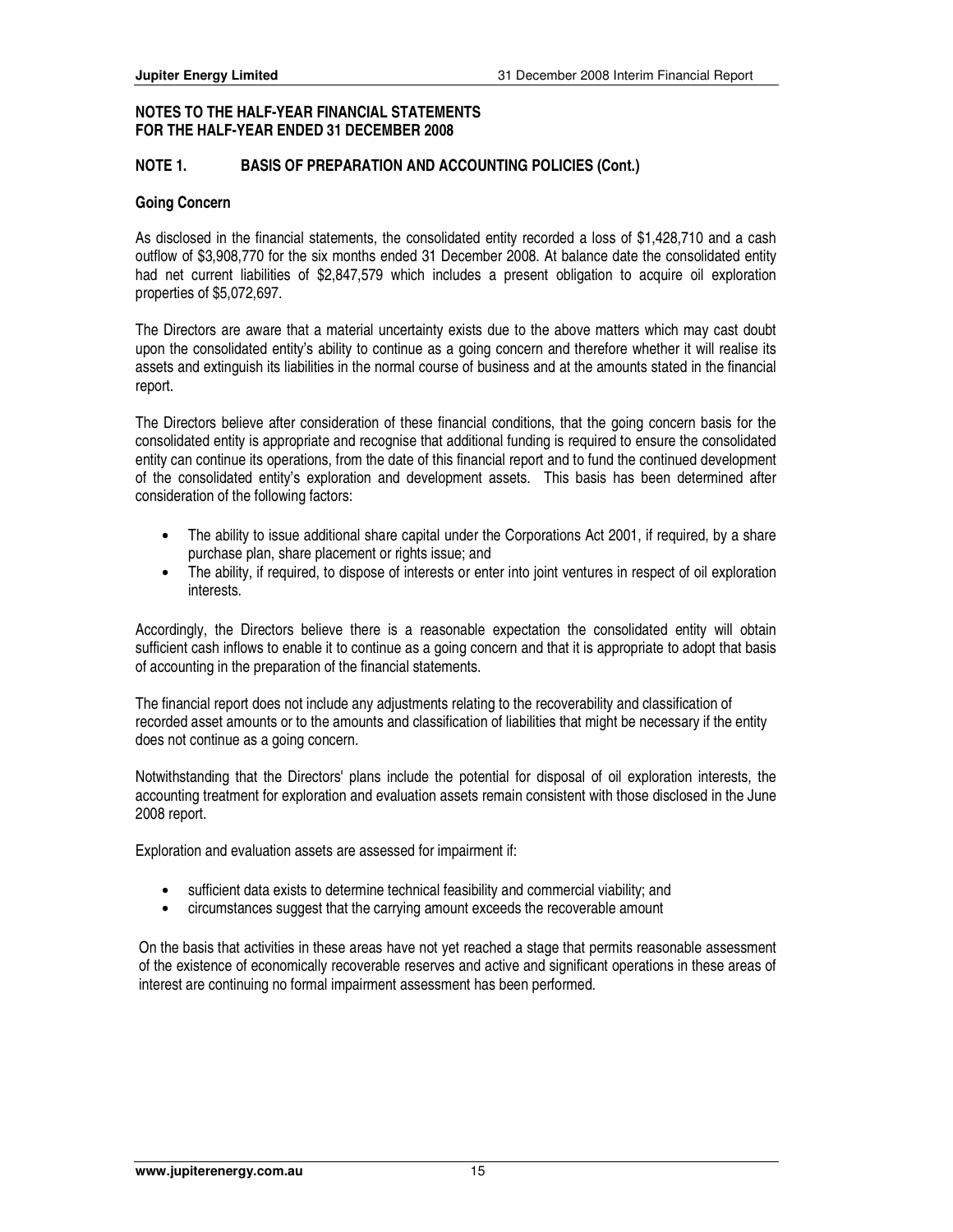# **NOTE 2. SEGMENT REPORTING**

The consolidated entity during the year had only one business segment, oil and gas exploration in Kazakhstan.

#### **NOTE 3. REVENUE**

|                  |                           | Consolidated              |  |  |
|------------------|---------------------------|---------------------------|--|--|
|                  | 31 December<br>2008<br>\$ | 31 December<br>2007<br>\$ |  |  |
| Other revenue    | 49,371                    |                           |  |  |
| Interest revenue | 142,688                   | 208,316                   |  |  |
|                  | 192,059                   | 208,316                   |  |  |

# **NOTE 4. MINERAL EXPLORATION EXPENDITURE**

|                                     | <b>Consolidated</b> |                  |  |
|-------------------------------------|---------------------|------------------|--|
|                                     | December 2008       | <b>June 2008</b> |  |
| Opening balance                     | 8.629,935           |                  |  |
| Additions                           | 8.621.993           | 8,629,935        |  |
| Provision for impairment            |                     |                  |  |
| Balance at the end of the half-year | 17,251,928          | 8,629,935        |  |

During November 2008 local Kazakh based geophysical services company Dank Scientific Industrial Firm (Dank SIF) completed the shooting of the 3D seismic on Block 31 and processing of that data started shortly thereafter. Dank SIF were contracted to record 194 sq km of 3D seismic which has resulted in full fold coverage of approximately 95 sq km and this process yielded complete 3D data on all of JPR's western section of Block 31 in the Mangistau Basin

#### **NOTE 5. OTHER PAYABLES**

|                |                    | <b>Consolidated</b>    |  |  |
|----------------|--------------------|------------------------|--|--|
|                | December 2008<br>S | <b>June 2008</b><br>\$ |  |  |
| Other payables | 5,072,697          | -                      |  |  |
|                | 5,072,697          |                        |  |  |

Last financial year, the Company entered into an agreement with Zher Munai LLC and Biscra Holdings (together the Vendor) to seek an extension to Block 31 and obtain an additional 25 square kilometres of exploration acreage, situated between Block 31 and the existing North West Zhetybai oil field.